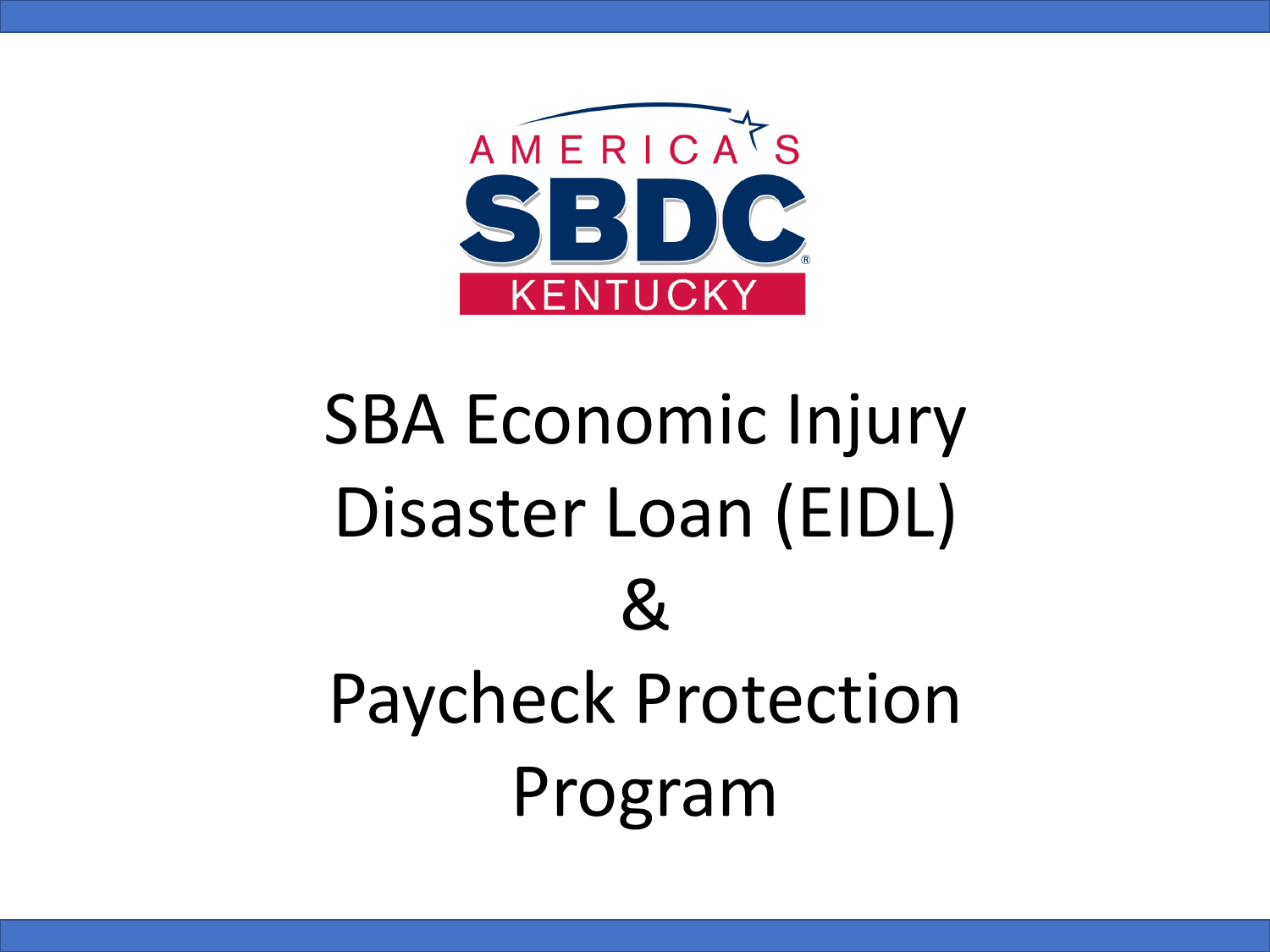# **Economic Injury Disaster Loans (EIDL)**

Available to:

- Small Businesses
- Private non-profit organizations

Approval requirements:

- Acceptable credit history
- SBA must determine that the business has the ability to repay
- Business must be physically located in the disaster declared county

EIDL

- Loans up to \$2 million
- 3.75% for small businesses
- 2.75% for non-profits
- 30-year term
- First payment due on  $11<sup>th</sup>$  month
- Interest accrues on received funds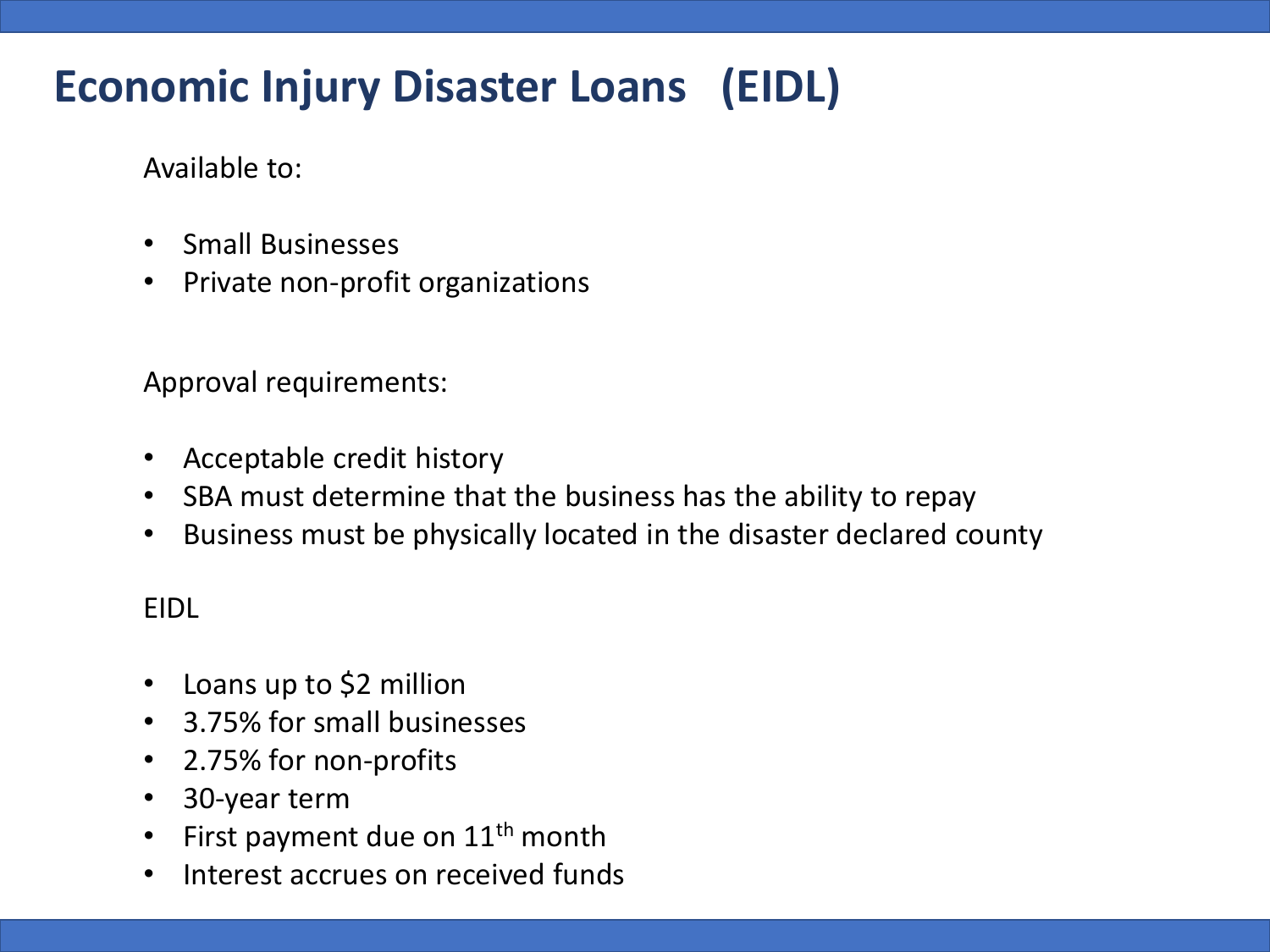# **What can funds be used for?**

- Fixed Debts
- Payroll
- Accounts Payable
- Any bills that could have been paid had the disaster not occurred

# **They can't be used to:**

- Replace lost sales or profits
- Expansion projects

# **Collateral Requirements:**

- EIDL over \$25,000 require collateral
- SBA takes real estate as collateral when it's available
- SBA will NOT decline a loan for lack of collateral but will require borrowers to pledge what is available

| <b>NO COST TO ADDITE</b>                 |  |
|------------------------------------------|--|
| No obligation to take loan<br>if offered |  |

 $N = \text{Cost}$  to apply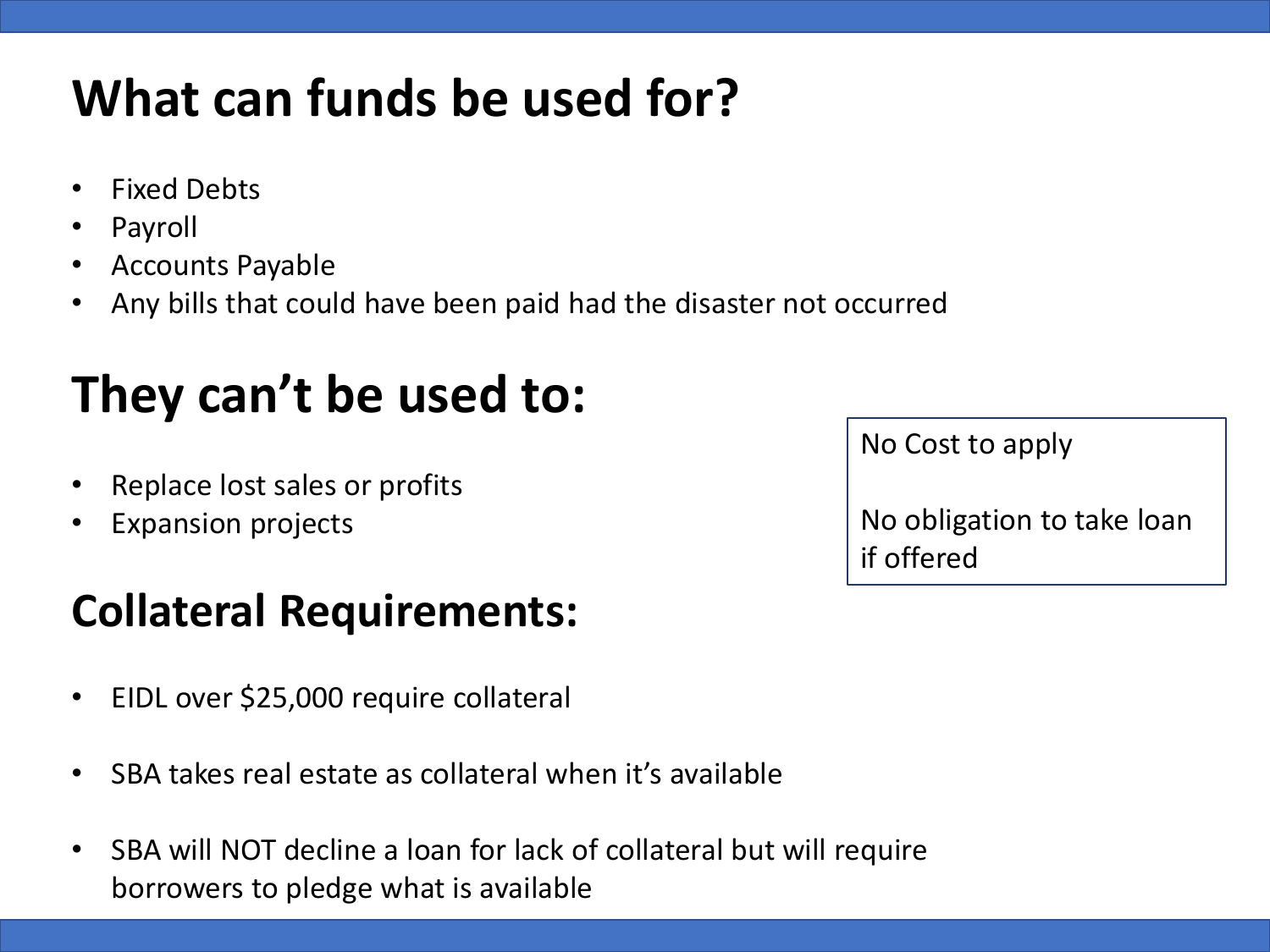- Home Loan Application (SBA Form 5c) completed and signed by Applicant and Co-Applicant.
- IRS Form 4506-T completed and signed by Applicant and Co-Applicant.  $\bullet$

## **APPLY FOR ASSISTANCE AT**

disasterloan.sba.gov/ela



**Or Call** 

1-800-659-2955 (SBA Customer Service Center)

1-800-877-8339 (TTY: Deaf and Hard-of-Hearing)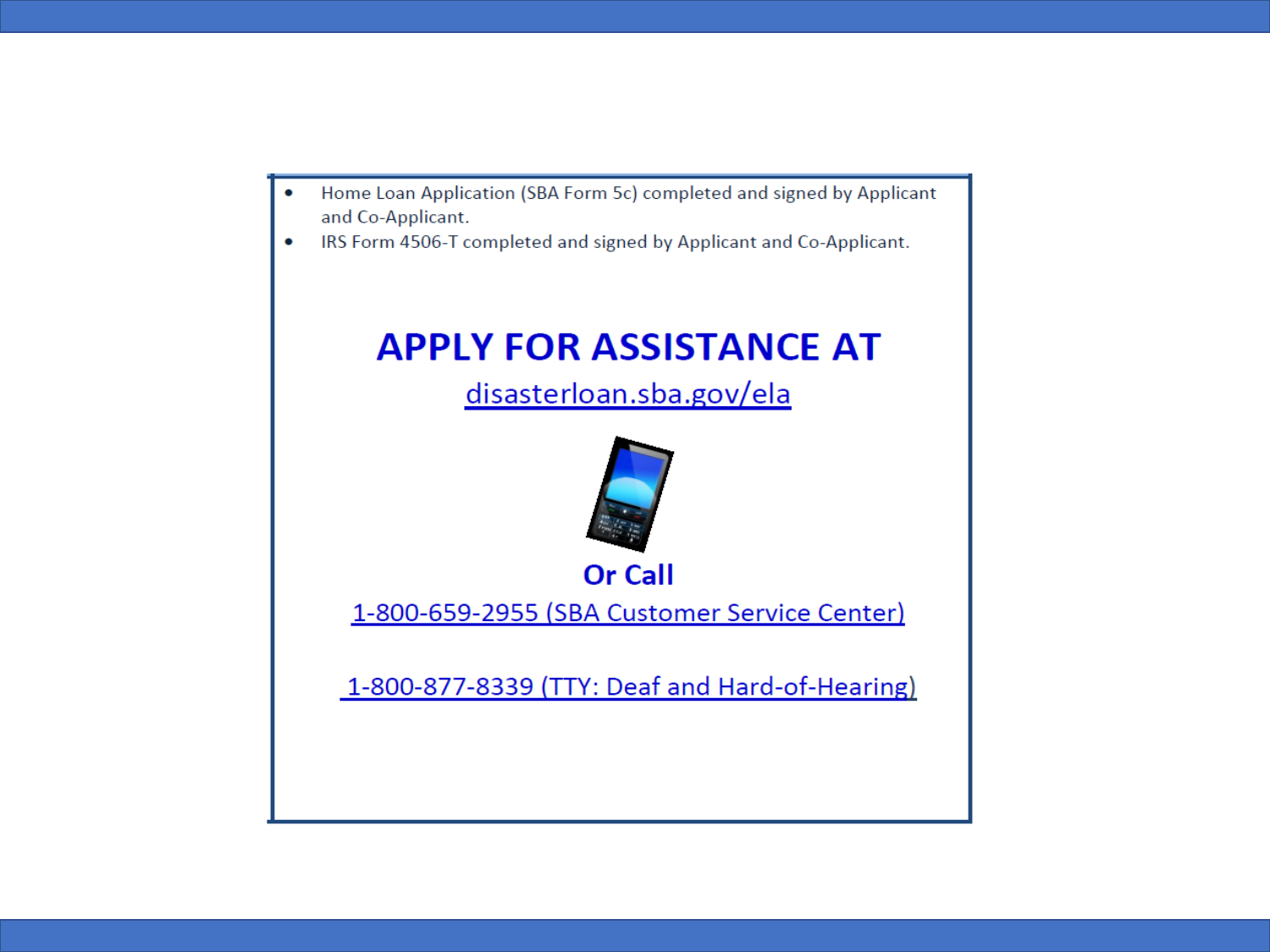**OMB Control #3247-0406** 





## Disaster Loan Assistance

Federal Disaster Loans for Businesses, Private Non-profits, Homeowners and Renters

#### COVID-19 ECONOMIC INJURY DISASTER LOAN APPLICATION



#### **STREAMLINED PROCESS REQUIREMENTS**

SBA is collecting the requested information in order to make a loan under SBA's Economic Injury Disaster Loan Program to the qualified entities listed in this application that are impacted by the Coronavirus (COVID-19). The information will be used in determining whether the applicant is eligible for an economic injury loan. If you do not submit all the information requested, your loan cannot be fully processed.

The Applicant understands that the SBA is relying upon the self-certifications contained in this application to verify that the Applicant is an eligible entity to receive the advance, and that the Applicant is providing this self-certification under penalty of perjury pursuant to 28 U.S.C. 1746 for verification purposes.

The estimated time for completing this entire application is two hours and ten minutes, although you may not need to complete all parts. You are not required to respond to this collection of information unless it displays a currently valid OMB approval number.

#### **ELIGIBLE ENTITY VERIFICATION**

#### **Choose One:**

- Applicant is a business with not more than 500 employees.
- Applicant is an individual who operates under a sole proprietorship, with or without employees, or as an independent contractor.
- Applicant is a cooperative with not more than 500 employees.
- Applicant is an Employee Stock Ownership Plan (ESOP), as defined in 15 U.S.C. 632, with not more than 500 employees.
- $\bigcirc$  Applicant is a tribal small business concern, as described in 15 U.S.C. 657a(b)(2)(C), with not more than 500 employees.
- Applicant is a business, including an agricultural cooperative, aquaculture enterprise, nursery, or producer cooperative, that is small under SBA Size Standards found at https://www.sba.gov/size-standards.
- Applicant is a business with more than 500 employees that is small under SBA Size Standards found at https://www.sba.gov/size-standards.
- Applicant is a private non-profit organization that is a non-governmental agency or entity that currently has an effective ruling letter from the IRS granting tax exemption under sections 501(c),(d), or (e) of the Internal Revenue Code of 1954, or satisfactory evidence from the State that the non-revenue producing organization or entity is a non-profit one organized or doing business under State law, or a faith-based organization.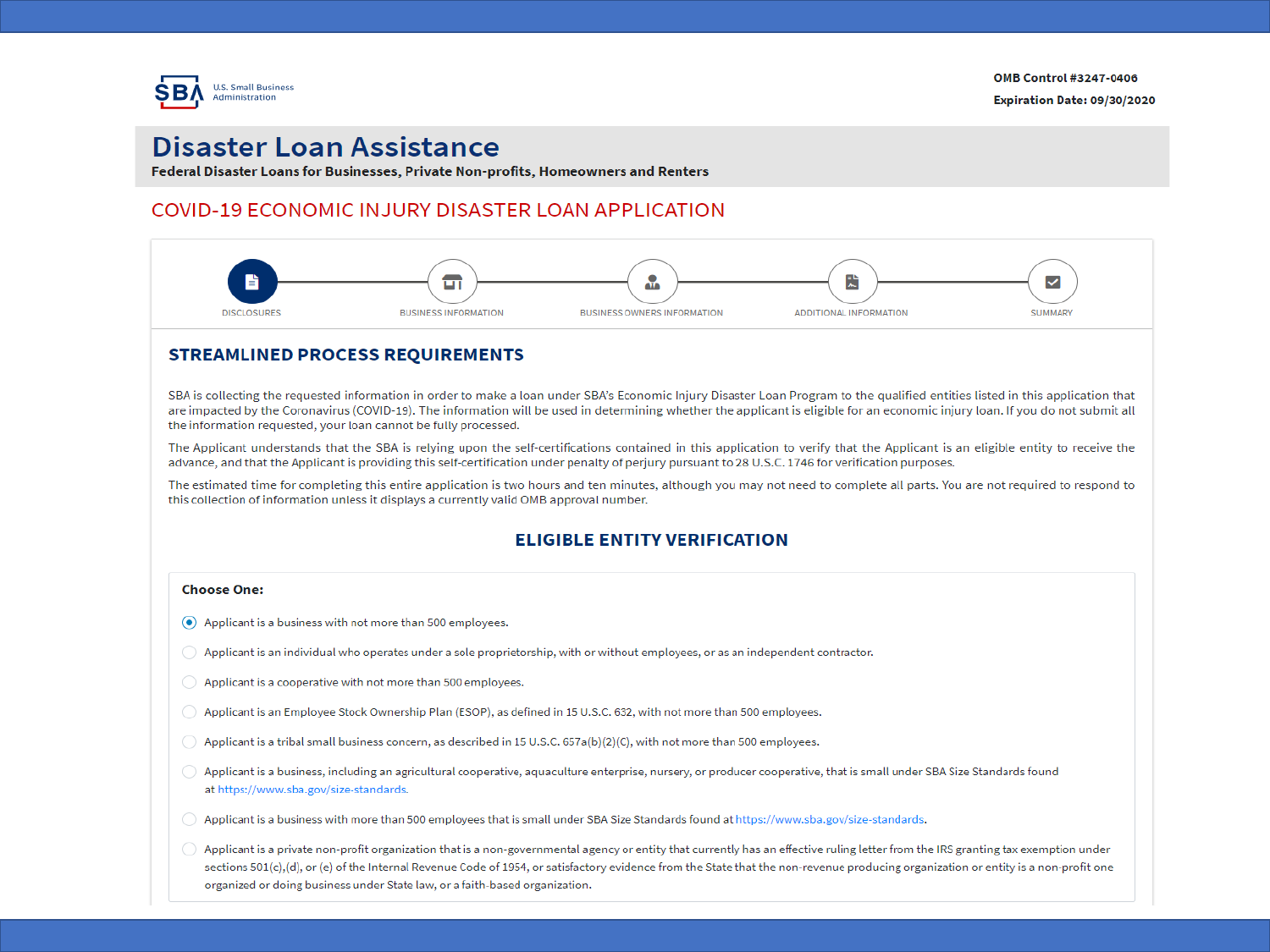### **Review and Check All of the Following:**

Applicant must review and check all the following (If Applicant is unable to check all of the following, Applicant is not an Eligible Entity):

- Applicant is not engaged in any illegal activity (as defined by Federal guidelines).  $\mathcal{L}$
- No principal of the Applicant with a 50 percent or greater ownership interest is more than sixty (60) days delinquent on child support obligations.  $\checkmark$
- Applicant is not an agricultural enterprise (e.g., farm), other than an aquaculture enterprise, agricultural cooperative, or nursery.  $\checkmark$
- Applicant does not present live performances of a prurient sexual nature or derive directly or indirectly more than de minimis gross revenue through the sale of products or services, or the presentation of any depictions or displays, of a prurient sexual nature.
- Applicant does not derive more than one-third of gross annual revenue from legal gambling activities.  $\vee$
- Applicant is not in the business of lobbying.  $\checkmark$
- √ Applicant cannot be a state, local, or municipal government entity and cannot be a member of Congress.

If you have questions about this application or problems providing the required information, please contact our Customer Service Center at 1-800-659-2955 or (TTY: 1-800-877-8339) DisasterCustomerService@sba.gov.



SBA Office of Disaster Assistance | 1-800-659-2955 | 409 3rd St, SW. Washington, DC 20416 **Privacy Policy**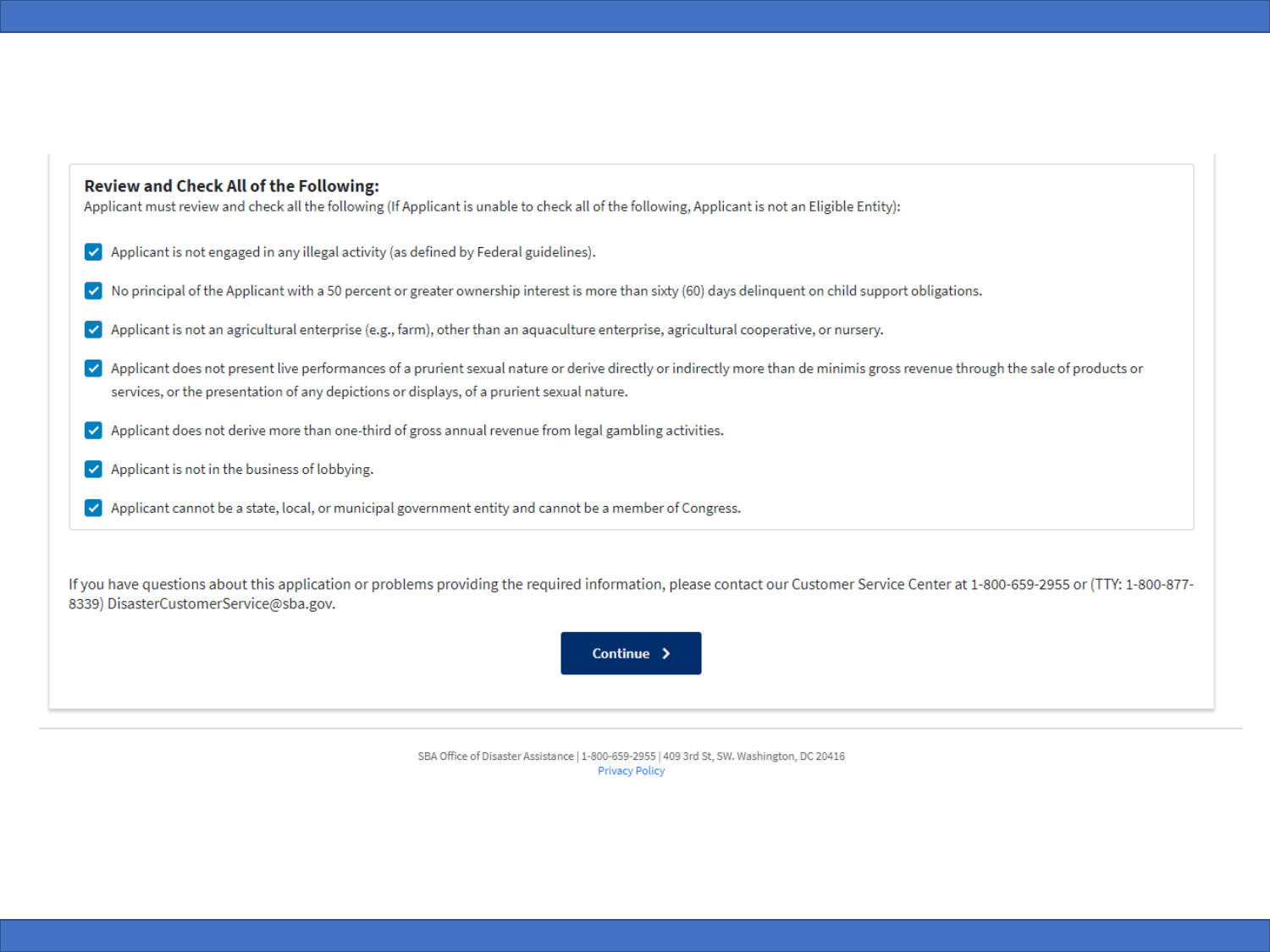

## **Disaster Loan Assistance**

Federal Disaster Loans for Businesses, Private Non-profits, Homeowners and Renters

### COVID-19 ECONOMIC INJURY DISASTER LOAN APPLICATION

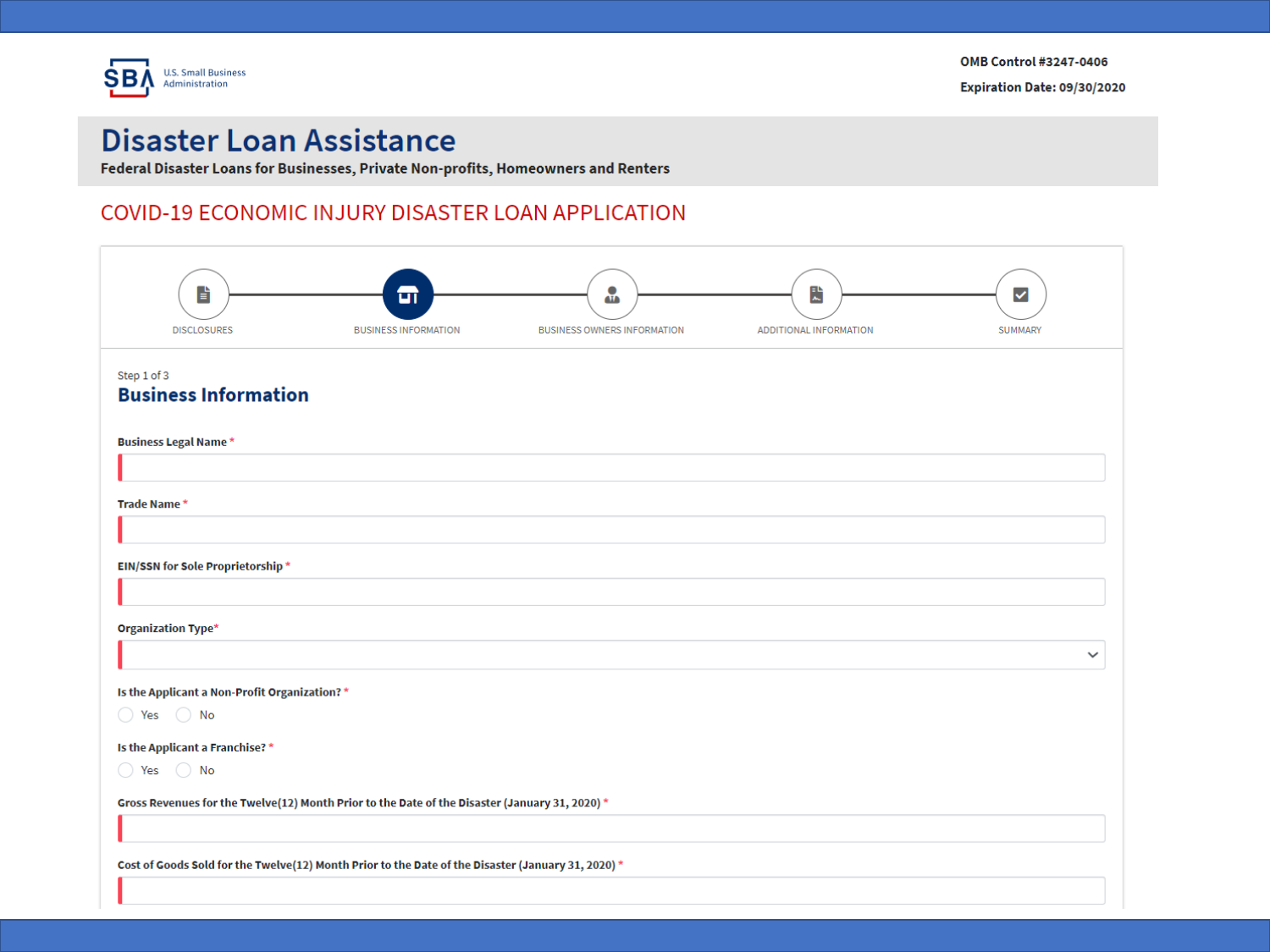Rental Properties (Residential and Commercial) Only - Lost Rents Due to the Disaster

Non-Profit Cost of Operation for the Twelve(12) Month Prior to the Date of the Disaster (January 31, 2020)

Combined Annual Operating Expenses for the Twelve(12) Months Prior to the Date of the Disaster (January 31, 2020) for All Secular Social Services Provided by the Faith Based Entity

List the Secular Social Services Provided by the Faith Based Entity

Compensation From Other Sources Received as a Result of the Disaster

Provide Brief Description of Other Compensation Sources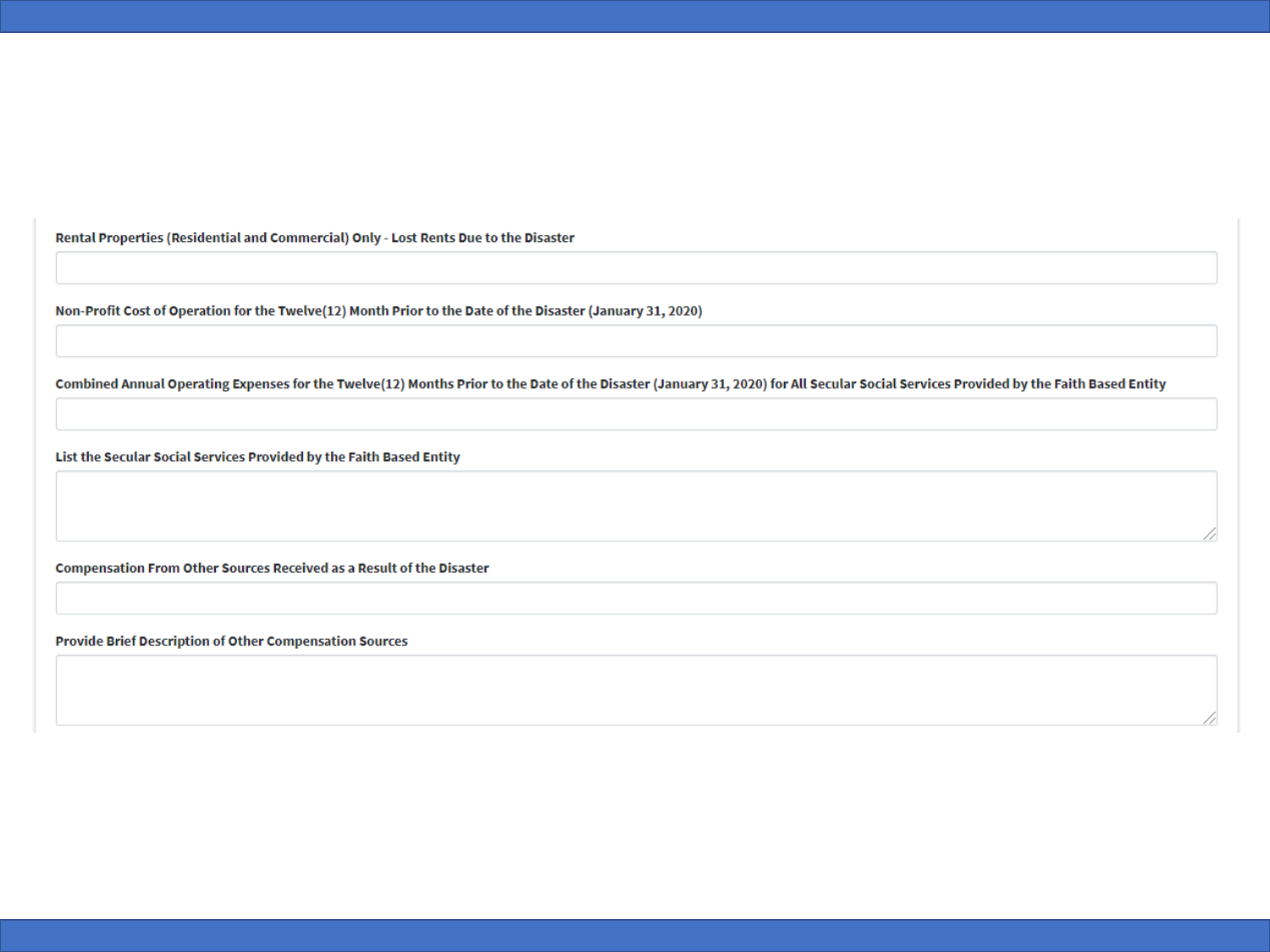| Primary Business Address (Cannot be P.O. Box) * |        |  |              |
|-------------------------------------------------|--------|--|--------------|
| $City *$                                        |        |  |              |
|                                                 |        |  |              |
| State*                                          |        |  |              |
|                                                 |        |  | $\checkmark$ |
| County                                          |        |  |              |
|                                                 |        |  |              |
| zip*                                            |        |  |              |
|                                                 |        |  |              |
| <b>Business Phone*</b>                          |        |  |              |
|                                                 |        |  |              |
| <b>Alternative Business Phone</b>               |        |  |              |
| <b>Business Fax</b>                             |        |  |              |
|                                                 |        |  |              |
| <b>Business Email</b> *                         |        |  |              |
|                                                 |        |  |              |
| Date Business Established *                     |        |  |              |
| mm/dd/yyyy                                      |        |  |              |
| <b>Current Ownership Since*</b>                 |        |  |              |
| mm/dd/yyyy                                      |        |  |              |
| <b>Business Activity</b> *                      |        |  |              |
|                                                 |        |  | $\check{ }$  |
| <b>Detailed Business Activity*</b>              |        |  |              |
|                                                 |        |  | $\check{~}$  |
| Number of Employees (As of January 31, 2020) *  |        |  |              |
|                                                 |        |  |              |
|                                                 | Next > |  |              |
|                                                 |        |  |              |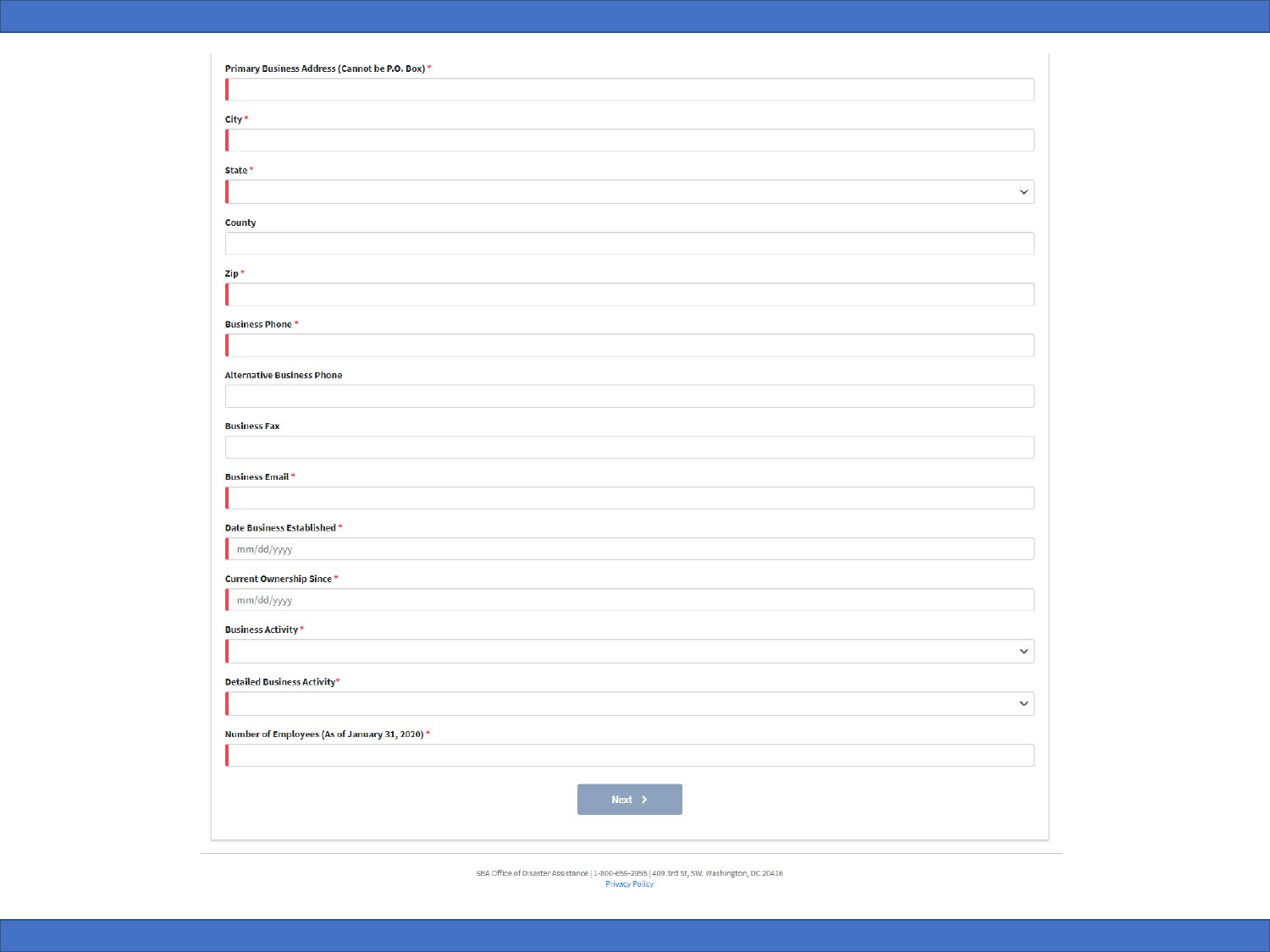

## **Disaster Loan Assistance**

Federal Disaster Loans for Businesses, Private Non-profits, Homeowners and Renters

#### COVID-19 ECONOMIC INJURY DISASTER LOAN APPLICATION

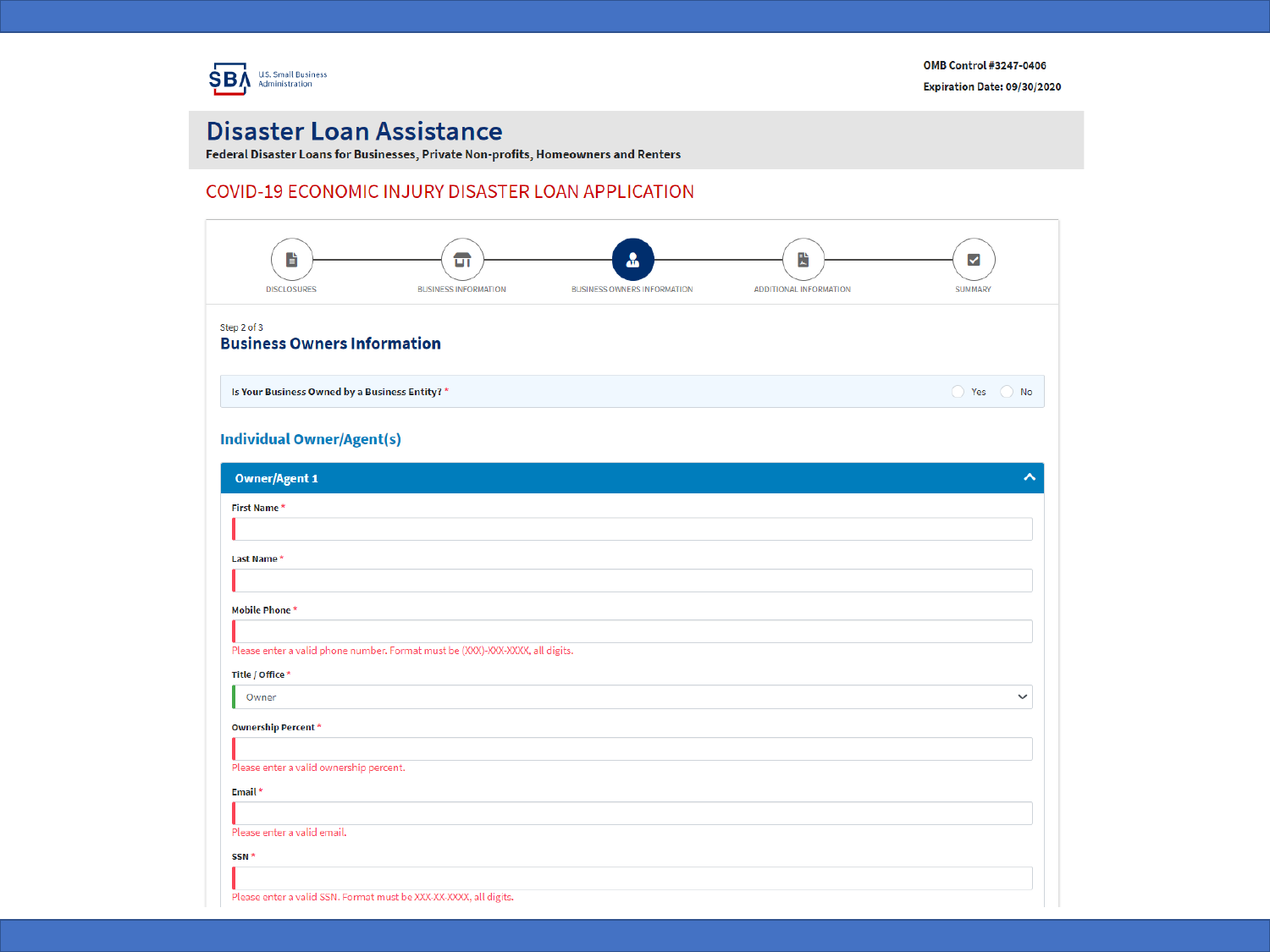| Birth Date*                                                 |
|-------------------------------------------------------------|
| mm/dd/yyyy                                                  |
| Place Of Birth *                                            |
|                                                             |
| U.S. Citizen*                                               |
| ◯ Yes ◯ No                                                  |
| <b>Residential Street Address *</b>                         |
|                                                             |
| city*                                                       |
|                                                             |
| State *                                                     |
| Kentucky<br>$\check{~}$                                     |
| Zip*                                                        |
|                                                             |
| Please enter a valid Zip. Format must be XXXXX, all digits. |
|                                                             |
| 4 Add Additional Owner                                      |
|                                                             |
| Next ><br>< Back                                            |
|                                                             |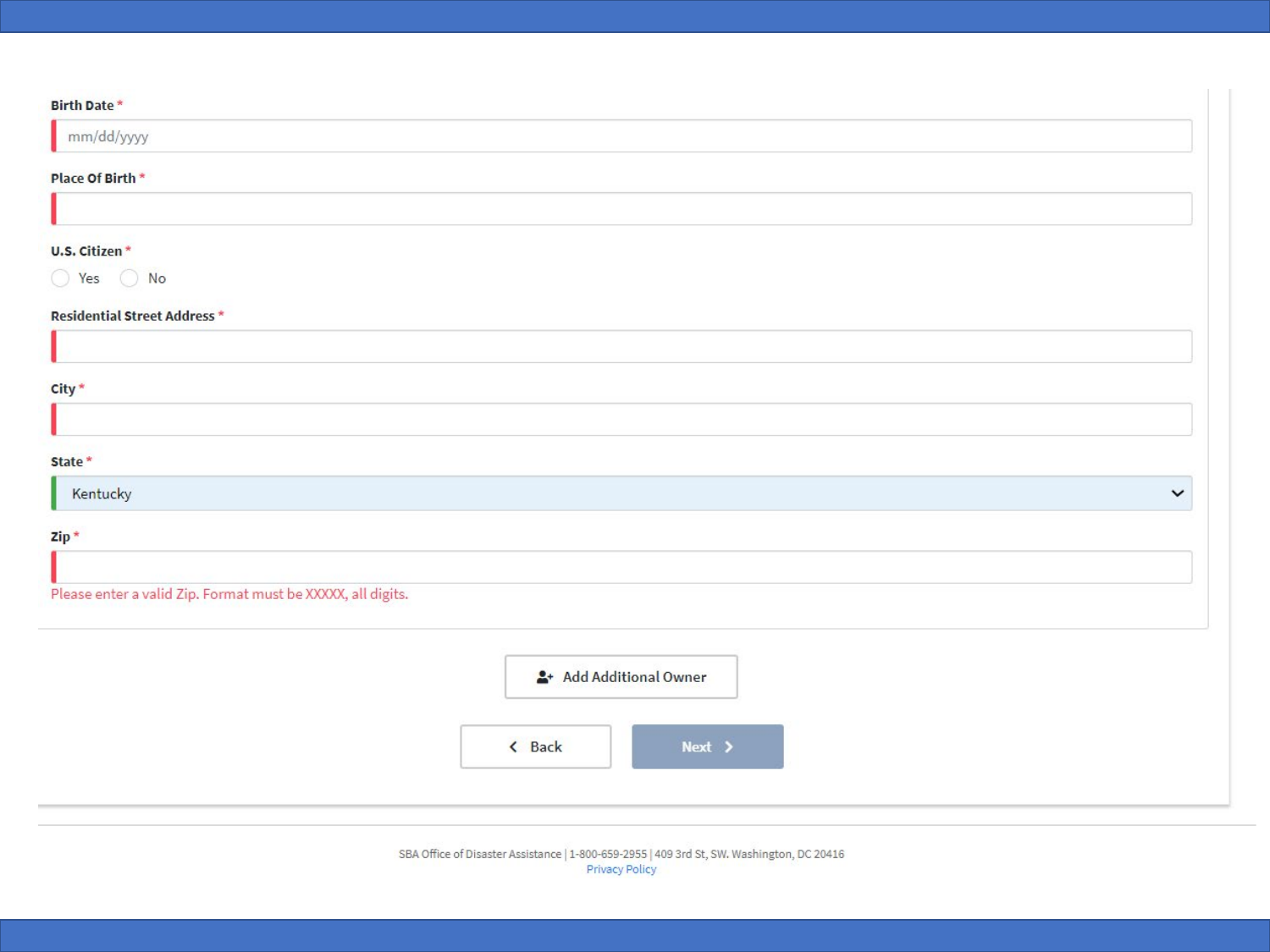

Expiration Date: 09/30/2020

## **Disaster Loan Assistance**

Federal Disaster Loans for Businesses, Private Non-profits, Homeowners and Renters

#### COVID-19 ECONOMIC INJURY DISASTER LOAN APPLICATION

| ۰<br>m<br>an.<br><b>BUSINESS INFORMATION</b><br><b>BUSINESS OWNERS INFORMATION</b><br>ADDITIONAL INFORMATION<br>DISCLOSURES                                                                                                                                                                                                                                | <b>SUMMARY</b>              |  |
|------------------------------------------------------------------------------------------------------------------------------------------------------------------------------------------------------------------------------------------------------------------------------------------------------------------------------------------------------------|-----------------------------|--|
| Shep 5 of 5<br><b>Additional Information</b>                                                                                                                                                                                                                                                                                                               |                             |  |
| In the past year, has the business or a listed owner been convicted of a criminal offense committed during and in connection with a riot or civil disorder or<br>other declared disaster, or ever been engaged in the production or distribution of any product or service that has been determined to be obscene by a court of<br>competent jurisdiction? | ∩ Yes ∩ No                  |  |
| is the applicant or any listed owner currently suspended or debarred from contracting with the Federal government or receiving Federal grants or loans?                                                                                                                                                                                                    | $\rightarrow$ Yes<br>( ) No |  |
| a. Are you presently subject to an indictment, criminal information, arraignment, or other means by which formal criminal charges are brought in any<br>jurisdiction?<br>b. Heve you been arrested in the past six months for any criminal offense?                                                                                                        | Yes No                      |  |
| c. For any criminal offense - other than a minor vehicle violation - have you ever been convicted, plead guilty, plead nolo contendere, been placed on pretrial<br>diversion, or been placed on any form of parole or probation (including probation before judgment)?                                                                                     |                             |  |
| If anyone assisted you in completing this application, whether you pay a fee for this service or not, that person must enter their information below.                                                                                                                                                                                                      |                             |  |
| Individual Name                                                                                                                                                                                                                                                                                                                                            |                             |  |
|                                                                                                                                                                                                                                                                                                                                                            |                             |  |
| <b>Name of Company</b>                                                                                                                                                                                                                                                                                                                                     |                             |  |
|                                                                                                                                                                                                                                                                                                                                                            |                             |  |
| <b>Phone Number</b>                                                                                                                                                                                                                                                                                                                                        |                             |  |
|                                                                                                                                                                                                                                                                                                                                                            |                             |  |
| Street Address, City, State, Zip                                                                                                                                                                                                                                                                                                                           |                             |  |
|                                                                                                                                                                                                                                                                                                                                                            |                             |  |
| Fee Charged or Agreed Upon                                                                                                                                                                                                                                                                                                                                 |                             |  |
| I give permission for SBA to discuss any portion of this application with the representative listed above.                                                                                                                                                                                                                                                 | ∩ Yes ∩ No                  |  |
|                                                                                                                                                                                                                                                                                                                                                            |                             |  |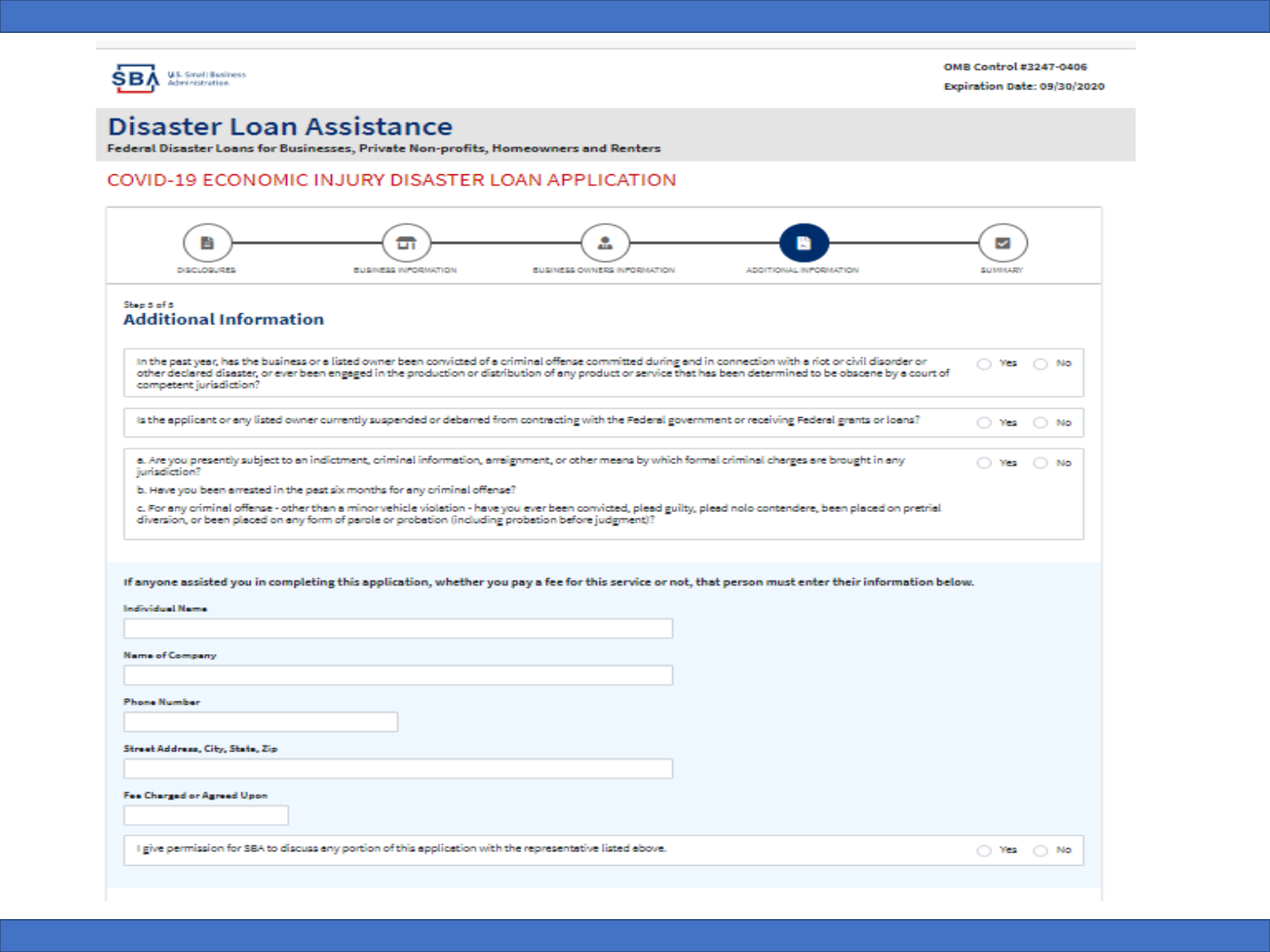$\Box$  I would like to be considered for an advance of up to \$10,000.

#### Where to Send Funds

Rank Name<sup>1</sup>

Account Number<sup>+</sup>

Routing Number\*

On behalf of the individual owners identified in this application and for the business applying for the loan:

I/We authorize my/our insurance company, bank, financial institution, or other creditors to release to SBA all records and information necessary to process this application and for the SBA to obtain credit information about the individuals completing this application.

If my/our loan is approved, additional information may be required prior to loan closing. I/We will be advised in writing what information will be required to obtain my/our loan funds. I/We hereby authorize the SBA to verify my/our past and present employment information and salary history as needed to process and service a disaster loan. I/We authorize SBA, as required by the Privacy Act, to release any information collected in connection with this application to Federal, state, local, tribal or nonprofit organizations (e.g. Red Cross Salvation Army, Mennonite Disaster Services, SBA Resource Partners) for the purpose of assisting me with my/our SBA application, evaluating eligibility for additional assistance, or notifying me of the availability of such assistance.

I/We will not exclude from participating in or deny the benefits of, or otherwise subject to discrimination under any program or activity for which I/we receive Federal financial essistance from SBA, any person on grounds of age, color, handicap, marital status, national origin, race, religion, or sex.

I/We will report to the SBA Office of the Inspector General, Washington, DC 20416, any Federal employee who offers, in return for compensation of any kind, to help get this loan approved. I/We have not paid anyone connected with the Federal government for help in getting this loan.

CERTIFICATION AS TO TRUTHFUL INFORMATION: By signing this application, you certify that all information in your application and submitted with your application is true and correct to the best of your knowledge, and that you will submit truthful information in the future.

WARNING: Whoever wrongfully misapplies the proceeds of an SBA disaster loan shall be civilly liable to the Administrator in an amount equal to one-and-one half times the original principal amount of the loan under 15 U.S.C. 636(b). In addition, any false statement or misrepresentation to SBA may result in criminal, civil or administrative senctions including, but not limited to: 1) fines and imprisonment, or both, under 15 U.S.C. 645, 18 U.S.C. 1001, 18 U.S.C. 1014, 18 U.S.C. 1040, 18 U.S.C. 3571, and any other applicable laws; 2) treble damages and civil penalties under the False Claims Act, 31 U.S.C. 3729; 3) double damages and civil penalties under the Program Fraud Civil Remedies Act, 31 U.S.C. 3802; and 4) suspension and/or debarment from all Federal procurement and non-procurement transactions. Statutory fines may increase if amended by the Federal Civil Penalties Inflation Adjustment Act Improvements Act of 2015.

Thereby certify UNDER PENALTY OF PERJURY UNDER THE LAWS OF THE UNITED STATES that the above is true and correct.

Click for additional statements required by laws and executive orders.

|--|--|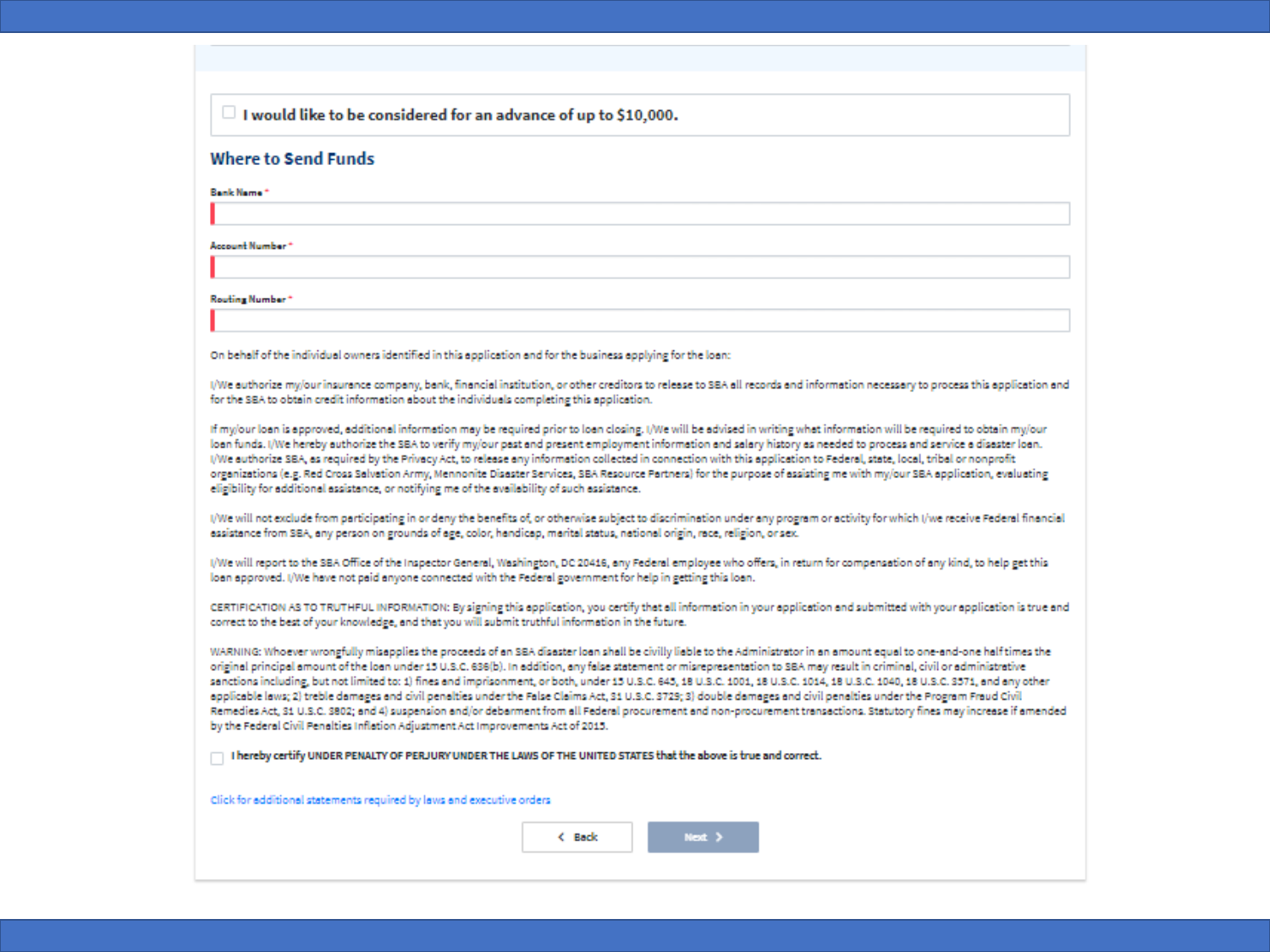|                                                                                                                                                                                                                                                   |                                                                         | <b>ONE Control #3247-0406</b><br>Expiration Date: 09/30/2020 |
|---------------------------------------------------------------------------------------------------------------------------------------------------------------------------------------------------------------------------------------------------|-------------------------------------------------------------------------|--------------------------------------------------------------|
| Disaster Loan Assistance                                                                                                                                                                                                                          |                                                                         |                                                              |
| Federal Disaster Loans for Businesses, Private Non-profits, Homeowners and Renters<br>COVID-19 ECONOMIC INJURY DISASTER LOAN APPLICATION                                                                                                          |                                                                         |                                                              |
|                                                                                                                                                                                                                                                   |                                                                         |                                                              |
| — <del>a</del> –<br>n.<br>- 1                                                                                                                                                                                                                     | - 8 -                                                                   | ø                                                            |
| DISCLOSURES                                                                                                                                                                                                                                       | EUSINESS INFORMATION EUSINESS OWNERS INFORMATION ADDITIONAL INFORMATION |                                                              |
|                                                                                                                                                                                                                                                   |                                                                         |                                                              |
| Summary                                                                                                                                                                                                                                           |                                                                         |                                                              |
| <b>Business Information</b>                                                                                                                                                                                                                       |                                                                         | $\hat{\mathbf{r}}$                                           |
|                                                                                                                                                                                                                                                   |                                                                         | z sa                                                         |
| <b>Cusiness Legal Natio</b>                                                                                                                                                                                                                       | <b>Ciscount Lab Animals</b>                                             |                                                              |
| Trade Name<br>EIN/SSN for Sole Proprietorship                                                                                                                                                                                                     | <b>Difectiont Lab animals</b><br>40-5554125                             |                                                              |
| Organization Type                                                                                                                                                                                                                                 | Limited Liability Pertnership                                           |                                                              |
| la the Applicant a Non-Frofit Organization?                                                                                                                                                                                                       | No                                                                      |                                                              |
| la the Applicant a Franchise?<br>Oreas Revenues for the Trinitia (12) Month Prior to the Date of the Disester (January                                                                                                                            | No<br>\$1,111,111,111.00                                                |                                                              |
| 54.0000                                                                                                                                                                                                                                           |                                                                         |                                                              |
| Cost of Goods Sold for the Tweble(12) Month Prior to the Date of the Disaster<br>(January 51, 2020)                                                                                                                                               | \$22,000,000.00                                                         |                                                              |
| Rental Properties (Residential and Commercial) Only - Lost Rents Due to the<br><b>Silvers</b>                                                                                                                                                     |                                                                         |                                                              |
| Non-Frañt Cast of Operation for the Twelve(12) Month Frior to the Date of the<br>Classter (Jenuary 31, 2020)                                                                                                                                      |                                                                         |                                                              |
|                                                                                                                                                                                                                                                   |                                                                         |                                                              |
| Combined Annual Operating Esperans for the Twelve(12) Months Frier to the Date<br>of the Disaster (January 31, 2020) for All Secular Social Services Frovided by the<br>Faith Sesed Entity                                                        |                                                                         |                                                              |
| List the Secular Social Services Provided by the Faith Based Entity                                                                                                                                                                               |                                                                         |                                                              |
| Compensation From Other Sources Repeived as a Result of the Disaster<br>Provide Brief Description of Other Compensation Sources                                                                                                                   |                                                                         |                                                              |
| Frimary Business Address (Cannot Be P.O. Box)                                                                                                                                                                                                     | 1517 Theolemy                                                           |                                                              |
| dy                                                                                                                                                                                                                                                | Louisville                                                              |                                                              |
| State                                                                                                                                                                                                                                             | Kantucky                                                                |                                                              |
| County<br>z.                                                                                                                                                                                                                                      | w<br>40205                                                              |                                                              |
| <b>Susiness Phone</b>                                                                                                                                                                                                                             | (502)-625-0012                                                          |                                                              |
| Alternative Business Phone                                                                                                                                                                                                                        |                                                                         |                                                              |
| <b>Business Fax</b><br><b>Business Email</b>                                                                                                                                                                                                      | doetkan@greeterlouisville.com                                           |                                                              |
| Date Business Established                                                                                                                                                                                                                         | 01/01/1990                                                              |                                                              |
| Current Comership Since                                                                                                                                                                                                                           | 01/01/1990                                                              |                                                              |
| <b>Business Activity</b>                                                                                                                                                                                                                          | <b>Entertainment Services</b>                                           |                                                              |
| <b>Business Sub Activity</b>                                                                                                                                                                                                                      | <b>Ticket Brokers</b>                                                   |                                                              |
| Number of Employees (As of January 31, 2020)                                                                                                                                                                                                      | š                                                                       |                                                              |
| <b>Business Owners Information</b>                                                                                                                                                                                                                |                                                                         |                                                              |
|                                                                                                                                                                                                                                                   |                                                                         | z sa                                                         |
| Owner/Agent 1                                                                                                                                                                                                                                     |                                                                         |                                                              |
| FirstName<br>Lest Name                                                                                                                                                                                                                            | Cevid<br>Cetion                                                         |                                                              |
| <b>Mobile Phone</b>                                                                                                                                                                                                                               | (502)-594-5571                                                          |                                                              |
| Title / Office                                                                                                                                                                                                                                    | Output                                                                  |                                                              |
| <b>Break</b><br><b>Ownership Percent</b>                                                                                                                                                                                                          | different<br>sos.                                                       |                                                              |
| <b>SSN</b>                                                                                                                                                                                                                                        | 405-85-4521                                                             |                                                              |
| <b>King Card</b>                                                                                                                                                                                                                                  | 01/01/1999                                                              |                                                              |
| <b>Flass Of Sires</b>                                                                                                                                                                                                                             | Louisville, KY<br>w.                                                    |                                                              |
| U.S. Otlass<br>Residential Street Address                                                                                                                                                                                                         | 1517 Theolemy                                                           |                                                              |
| dir                                                                                                                                                                                                                                               | Louisville                                                              |                                                              |
| State<br>zis                                                                                                                                                                                                                                      | Kantucky<br>40205                                                       |                                                              |
|                                                                                                                                                                                                                                                   |                                                                         |                                                              |
| Additional Information                                                                                                                                                                                                                            |                                                                         |                                                              |
|                                                                                                                                                                                                                                                   |                                                                         |                                                              |
|                                                                                                                                                                                                                                                   | No                                                                      | e sa                                                         |
|                                                                                                                                                                                                                                                   |                                                                         |                                                              |
| in the past year, has the business or a listed owner been convicted of a criminal<br>offeres committed during and in commation with a risk or club discrete or other<br>occurs disaster, or ever been engaged in the production or d              |                                                                         | $\overline{\phantom{a}}$<br>$\mathbf{A}$                     |
| la the applicant or any listed owner currently suspended or debarred from<br>contracting with the Federal government or receiving Federal grants or loans?                                                                                        | No                                                                      |                                                              |
|                                                                                                                                                                                                                                                   | <b>No</b>                                                               |                                                              |
|                                                                                                                                                                                                                                                   |                                                                         |                                                              |
|                                                                                                                                                                                                                                                   |                                                                         |                                                              |
| $\mathfrak{a},\mathfrak{b}$ are associated as a findimension of the<br>state product and state in the state of the state of the state of the<br>state of the state of the state of the state of the state of the state<br>of the state of the sta |                                                                         |                                                              |
| Individual Name<br><b>Name of Company</b>                                                                                                                                                                                                         |                                                                         |                                                              |
| <b>Phone Number</b>                                                                                                                                                                                                                               |                                                                         |                                                              |
| Street Address, City, State, Zip                                                                                                                                                                                                                  |                                                                         |                                                              |
| Fee Charged or Agreed Upon                                                                                                                                                                                                                        |                                                                         |                                                              |
| i give permission for SBA to discuss any portion of this application with the<br>representative listed above.                                                                                                                                     |                                                                         |                                                              |
|                                                                                                                                                                                                                                                   |                                                                         |                                                              |
| fm not a robot<br><b>Christmas</b>                                                                                                                                                                                                                |                                                                         |                                                              |

| <b>Additional Information</b>                                                                                                                                                                                                                                                                                                                                                                                                                                                                                                        |            |        |
|--------------------------------------------------------------------------------------------------------------------------------------------------------------------------------------------------------------------------------------------------------------------------------------------------------------------------------------------------------------------------------------------------------------------------------------------------------------------------------------------------------------------------------------|------------|--------|
|                                                                                                                                                                                                                                                                                                                                                                                                                                                                                                                                      |            | ⊿ Edit |
| In the past year, has the business one listed owner been convicted of a criminal<br>offense committed during and in connection with a riot or civil disorder or other.<br>declared disaster, or ever been engaged in the production or distribution of any<br>production service that has been determined to be obscene by a court of<br>competent jurisdiction?                                                                                                                                                                     | No.        |        |
| la the applicant or any listed owner currently suspended or debarred from<br>contracting with the Pederal government or receiving Pederal grants or loans?                                                                                                                                                                                                                                                                                                                                                                           | No.        |        |
| a. Are you presently subject to an indictment, criminal information, arraignment,<br>or other means by which formal criminal charges are brought in any jurisdiction?<br>b. Have you been arrested in the past six months for any criminal offense? c. For<br>any criminal offense - other than a minor vehicle violation - have you ever been<br>convicted, plead guilty, plead nois contendent, been placed on pretrial diversion.<br>or been placed on any form of parole or probation (including probation before<br>judement(?) | No         |        |
| Individual Name                                                                                                                                                                                                                                                                                                                                                                                                                                                                                                                      |            |        |
| <b>Name of Company</b>                                                                                                                                                                                                                                                                                                                                                                                                                                                                                                               |            |        |
| Fhone Number                                                                                                                                                                                                                                                                                                                                                                                                                                                                                                                         |            |        |
| Street Address, City, State, Zip                                                                                                                                                                                                                                                                                                                                                                                                                                                                                                     |            |        |
| Fee Charged or Agreed Upon                                                                                                                                                                                                                                                                                                                                                                                                                                                                                                           |            |        |
| I give permission for SEA to discuss any portion of this application with the<br>representative listed above.                                                                                                                                                                                                                                                                                                                                                                                                                        |            |        |
| I'm not a rebot<br>Privacy - Tenma                                                                                                                                                                                                                                                                                                                                                                                                                                                                                                   |            |        |
|                                                                                                                                                                                                                                                                                                                                                                                                                                                                                                                                      | $V$ Submit |        |

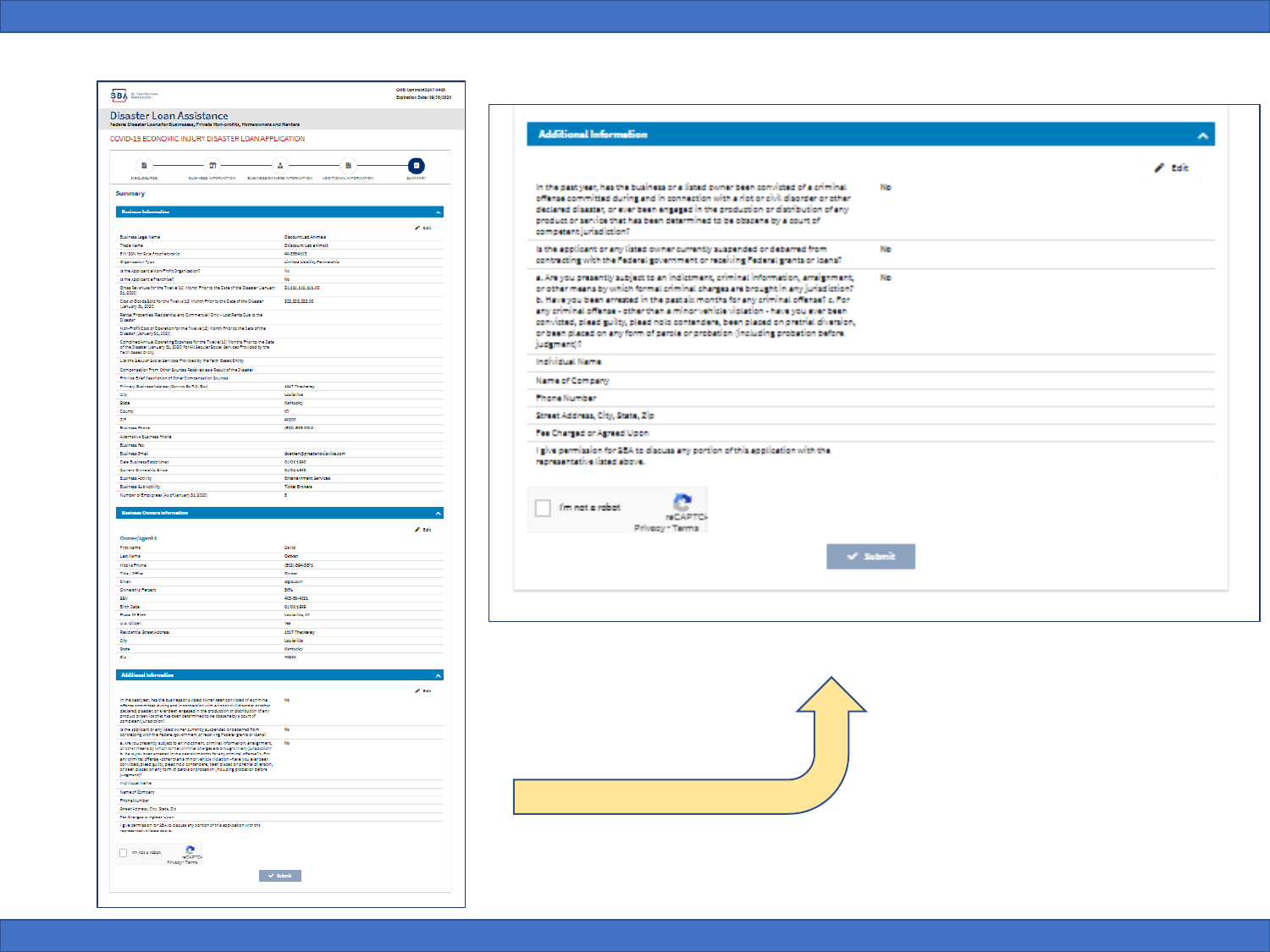

**U.S. Small Business** Administration

# Small Business Paycheck Protection Program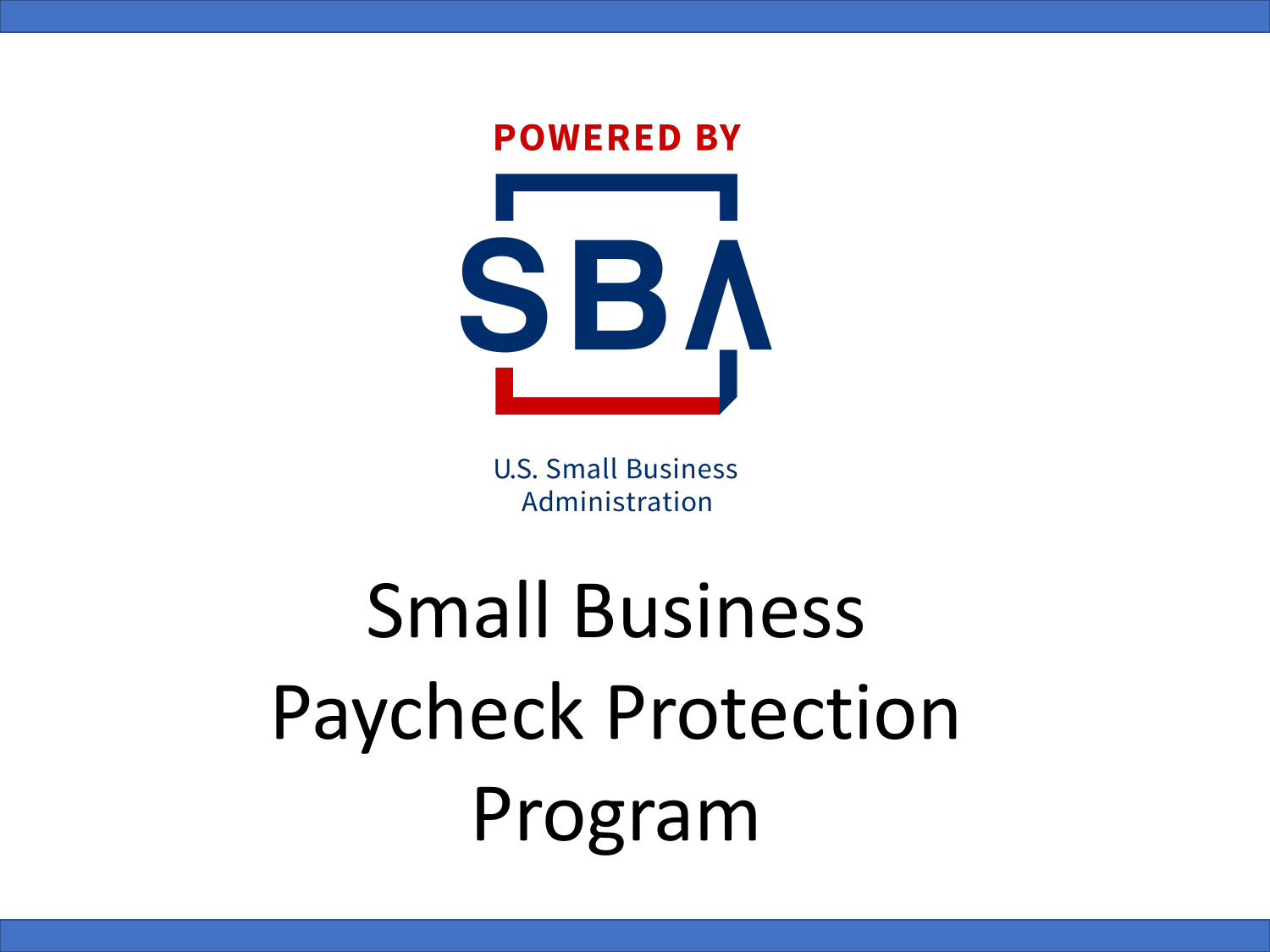## What it is:

- Provides funds to pay up to 8 weeks of payroll costs & benefits
- Pay **Interest** on Mortgages, rent & utilities
- Funds can be fully forgiven as long as 75% is used for payroll
- Up to 2 months of payroll costs & benefits
- Payments deferred for 6-months
- No collateral No personal guarantee
- No fees
- 1 % interest rate
- 2-year term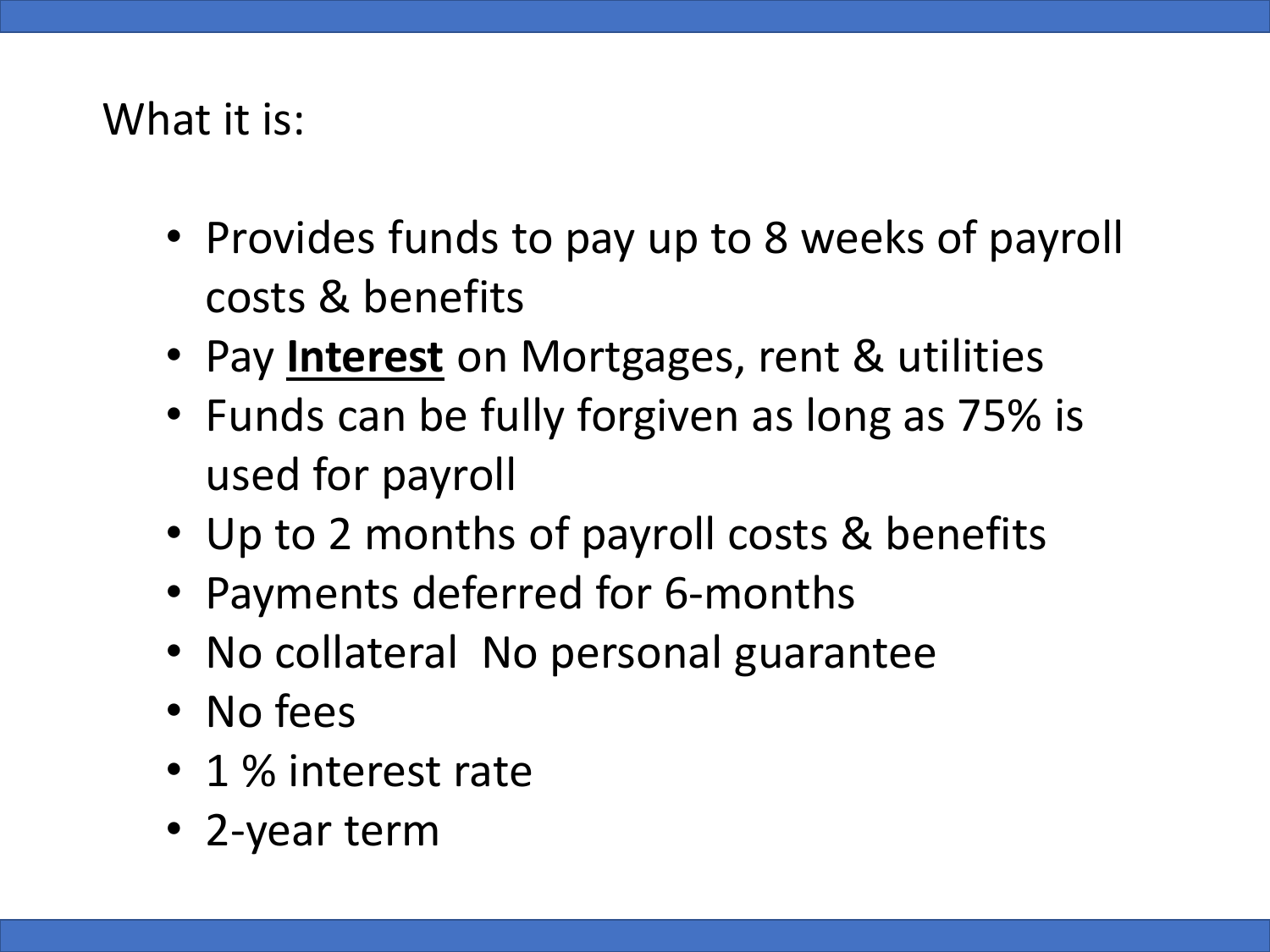# **Who Can Apply?**

- All small businesses starting before February 15, 2020
- Non-profits
- Sole Proprietorships
- Self Employed / Independent **Contractors**

# **Where to Apply?**

- Starts April 3<sup>rd</sup> for SB & April 10 for independent contractors
- Any existing SBA lender, credit union or Farm Credit System
- [www.sba.gov](http://www.sba.gov/)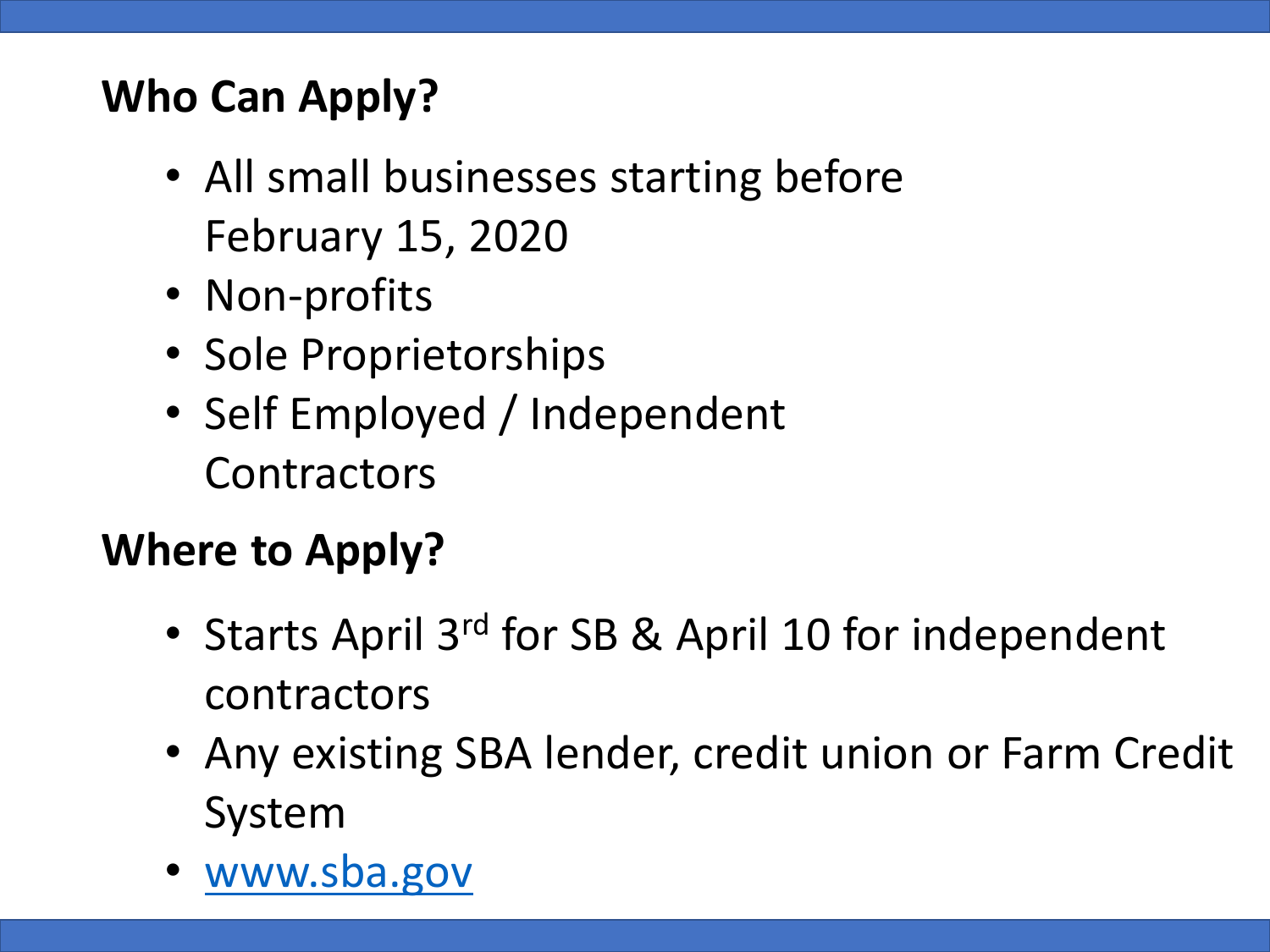## **What you need:**

- PPP Application
- Documentation of Payroll Costs,

Rents/Mortgage interest, Utilties.

- Any Documents required by the bank
	- 3 years personal tax returns
	- 3 years business tax returns
	- Personal Financial Statement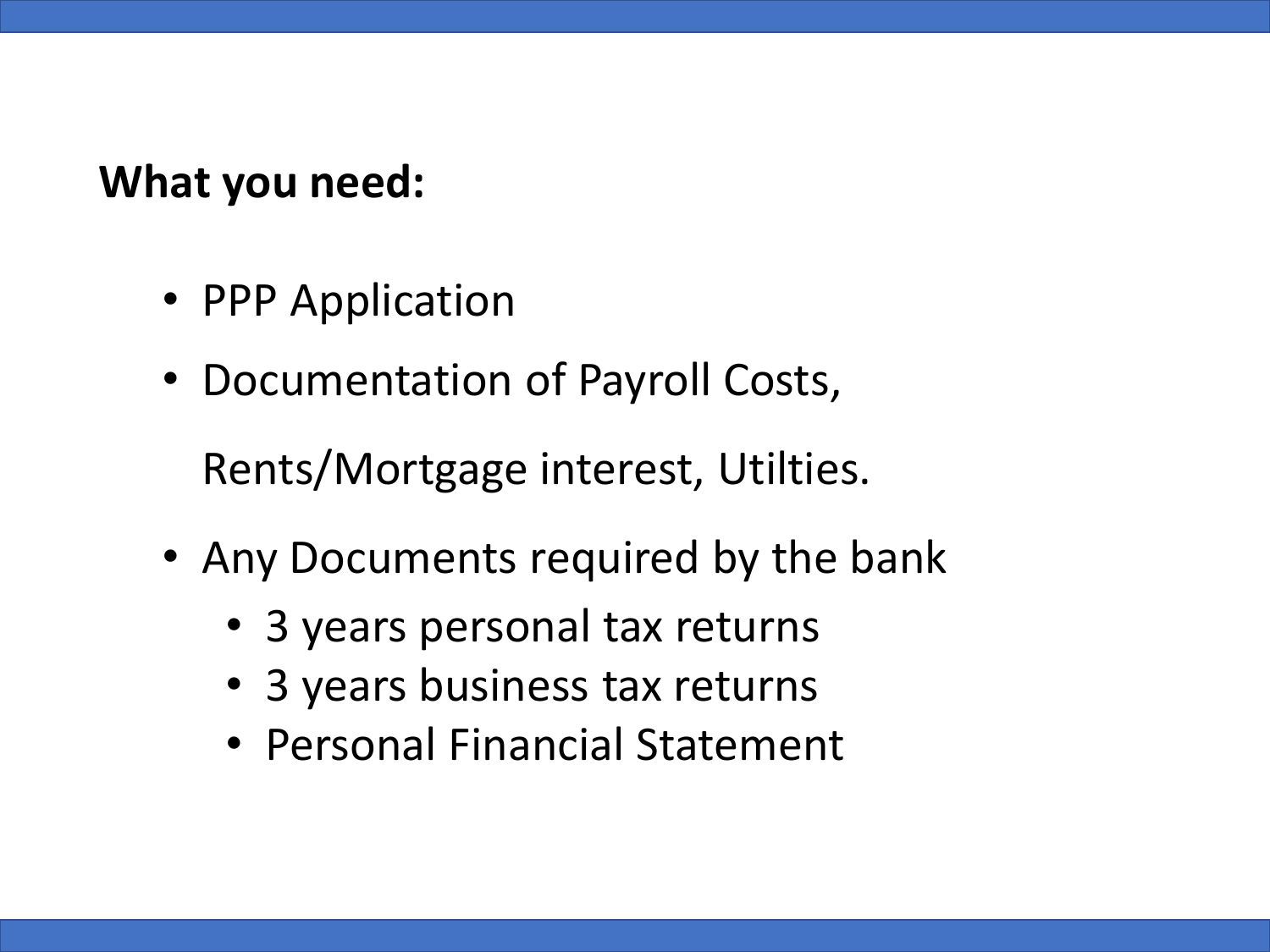

## 1-888-475-7232

[info@ksbdc.org](mailto:info@ksbdc.org)

[www.kybizhelp.com](http://www.kybizhelp.com/)